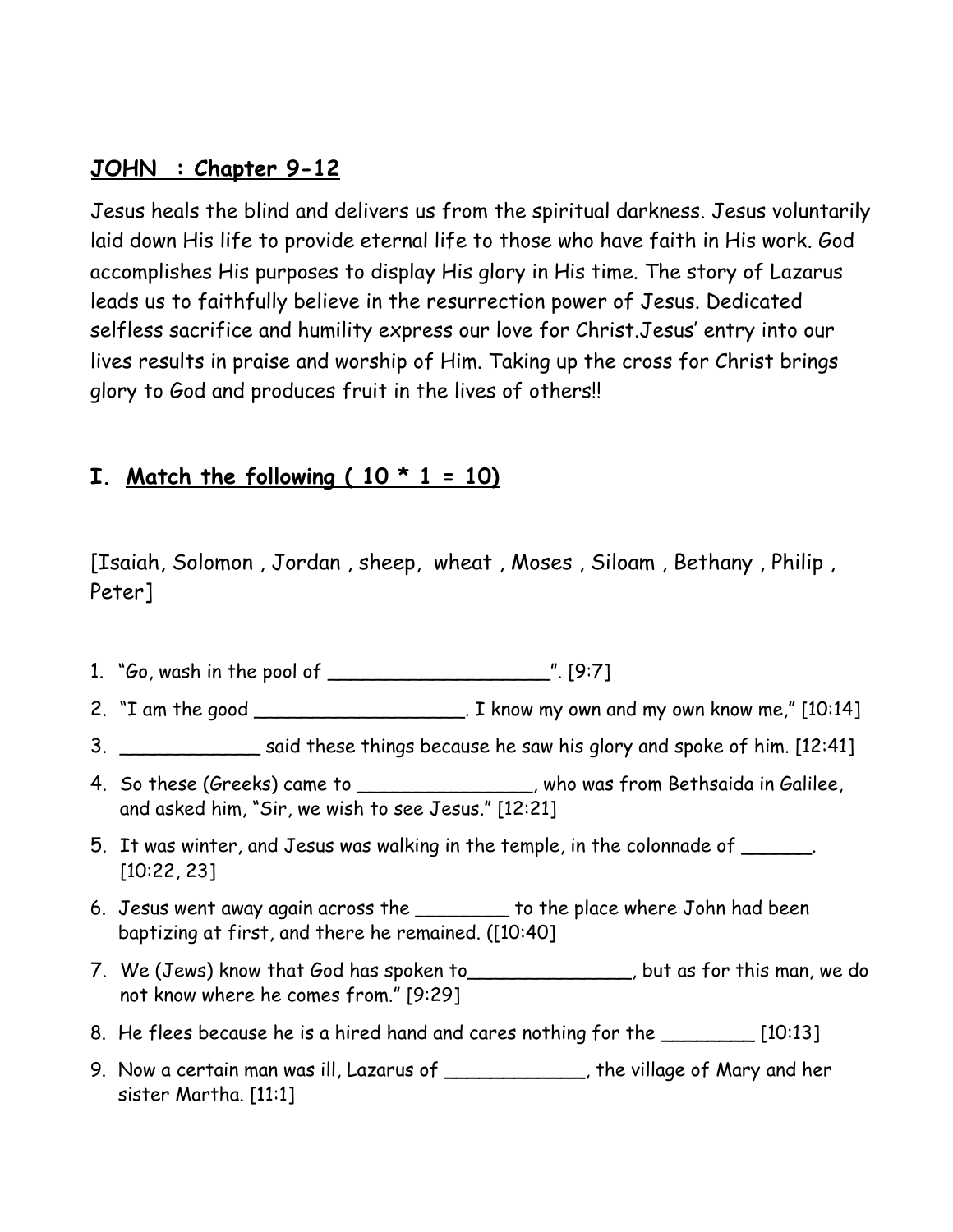10. Truly, truly, I say to you, unless a grain of \_\_\_\_\_ falls into the earth and dies, it remains alone[12:24]

### **II.Who Said To Whom ( 10 \*2 = 20)**

- 1. "What do you say about him, since he has opened your eyes?" [9:17]
- 2. "Lord, if you had been here, my brother would not have died." [11:21 and 11:32]
- 3. "Rabbi, who sinned, this man or his parents, that he was born blind?" ([9:2]
- 4. "He put mud on my eyes, and I washed, and I see." [9:15]
- 5. "Do you believe in the Son of Man?" [9:35]
- 6. "How long will you keep us in suspense? [10:24]
- 7. If anyone walks in the day, he does not stumble, because he sees the light of this world. [11:9]
- 8. How can you say that the Son of Man must be lifted up? Who is this Son of Man?" [12:34]
- 9. "You see that you are gaining nothing. [12:19]
- 10."I know that he will rise again in the resurrection on the last day." [11:24]

## **III**. **True or False (10 \* 1= 10)**

1. I am the way, If anyone enters by me, he will be saved and will go in and out and find pasture. [10:9]

2. My disciples hear my voice, and I know them, and they follow me. [10:27]

3. It was Martha who anointed the Lord with ointment and wiped his feet with her hair, whose brother Lazarus was ill. [11:2]

4. "If you were blind, you would have no guilt;[9:41]

5. "John did signs but everything that John said about this man was true." [10:41]

6. So, when he heard that Lazarus was ill, he stayed three days longer in the place where he was. [11:6]

7. If we let him go on like this, everyone will believe in him, and the Jews will come and take away both our place and our nation."[11:48]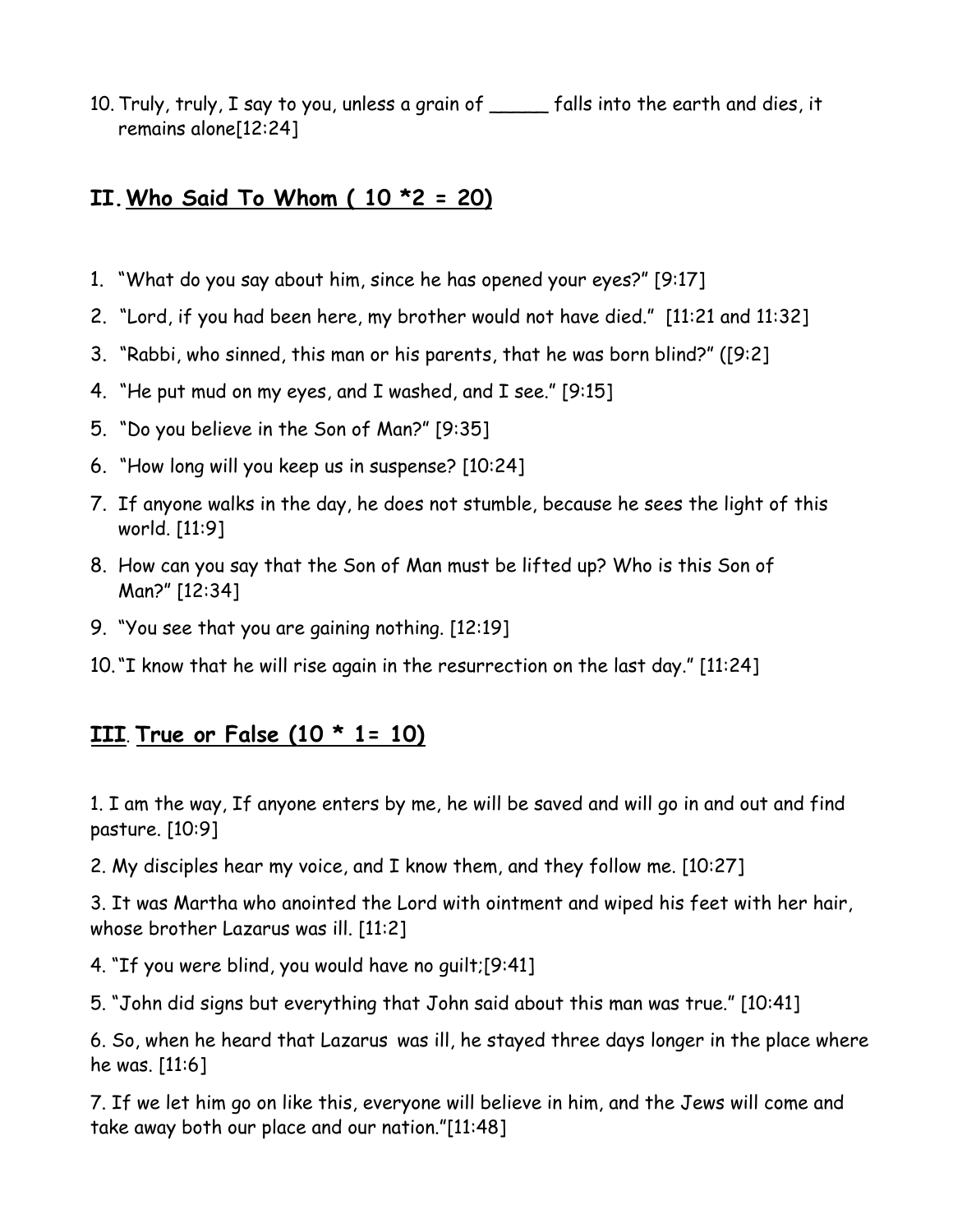8. Jesus therefore no longer walked openly among the Romans, but went from there to the region near the wilderness, [11:54]

9. So the chief priests made plans to put Lazarus to death as well, …. [12:10]

10. For I have spoken on my own authority, but the Father who sent me has himself given me a commandment [12:49]

### IV. **Who Am I (10 \* 1= 10)**

- 1. I prophesied that Jesus would die for the nation. Who am I? [11:49,51]
- 2. I objected to Mary pouring expensive ointment on Jesus's feet. Who am I ? [12:4]
- 3. I told my fellow disciples "Let us also go, that we may die with him." Who am I? [11:16]
- 4. I did not do any signs but all I said about Jesus was true. Who am I? [10:41]
- 5. I told Jesus my brother had been dead four days. Who am I ? [11:39]
- 6. I thanked my Father for hearing me. Who am I ? [11:41]
- 7. The chief priests made plans to kill me as well. Who am I ? [12:10]
- 8. Philip told me that some Greeks wanted to meet Jesus. Who am I ? [12:22]
- 9. I said it was better for one man to die for the nation than for the whole nation to perish. Who am I ? [11:50]
- 10. I said "I have glorified it, and I will glorify it again." Who am I ? [12:28]

# **V**. **Fill in the Blanks(10 \* 1= 10)**

- 1. "For \_\_\_\_\_\_\_\_\_\_\_\_\_\_\_\_ I came into this world, that those who do not see may see, and those who see may become blind." [9:39]
- 2. Jesus therefore no longer walked openly among the Jews, but went from there to the region near the wilderness, to a town called \_\_\_\_\_\_\_\_\_\_\_\_\_\_\_\_\_\_\_\_ [11:54]
- 3. If anyone \_\_\_\_\_\_\_\_\_\_ me, the Father will honor him. [12:26]
- 4. The one who walks in the \_\_\_\_\_\_\_\_\_\_\_\_\_\_\_\_\_\_\_ does not know where he is going. [12:35]
- 5. Jesus answered, "This \_\_\_\_\_\_\_\_\_ has come for your sake, not mine. [12:30]
- 6. If I am not doing the \_\_\_\_\_\_ of my Father, then do not believe me; [10:37]
- 7. Then Jesus \_\_\_\_\_\_\_\_\_\_\_\_\_\_ the man's eyes with the mud [9:6]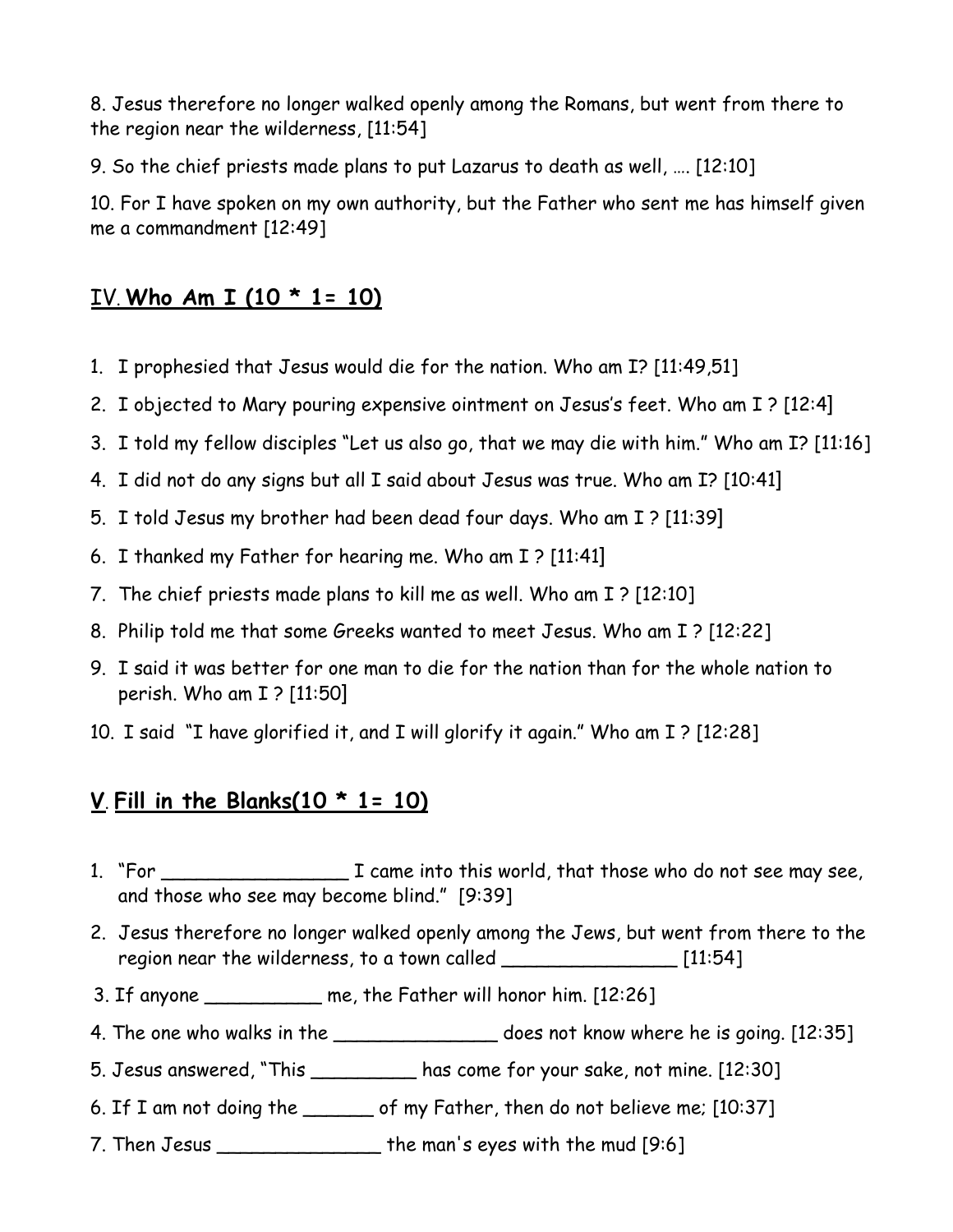8. No one takes it from me, but I lay it down of my own \_\_\_\_\_\_\_\_\_\_\_. [10:18]

9. The works that I do in my Father's name bear \_\_\_\_\_\_\_\_ about me [10:25]

10. But if anyone walks in the night, he stumbles, because the \_\_\_\_\_\_\_ is not in him." [11:10]

### **VI**. **Choose the Best Answer (40 \* 1= 10)**

- 1. At that time the **Landsler** took place at Jerusalem. It was winter, . [10:22]
- a) Feast of unleavened bread
- b) Feast of Dedication
- c) Feast of trumpets
- d) Feasts of the tabernacle

2. "Fear not, daughter of \_\_\_\_\_\_\_\_\_\_\_\_\_\_\_; behold, your king is coming, sitting on a donkey's colt!"[12:15]

- a) heaven
- b) Samaria
- c) Bethany
- d) Zion

3) "It was not that this man sinned, or his parents, but that the works of God might be \_\_\_\_\_\_\_\_\_\_\_\_ in him [9:3]

- a) witnessed
- b) glorified
- c) displayed
- d) verified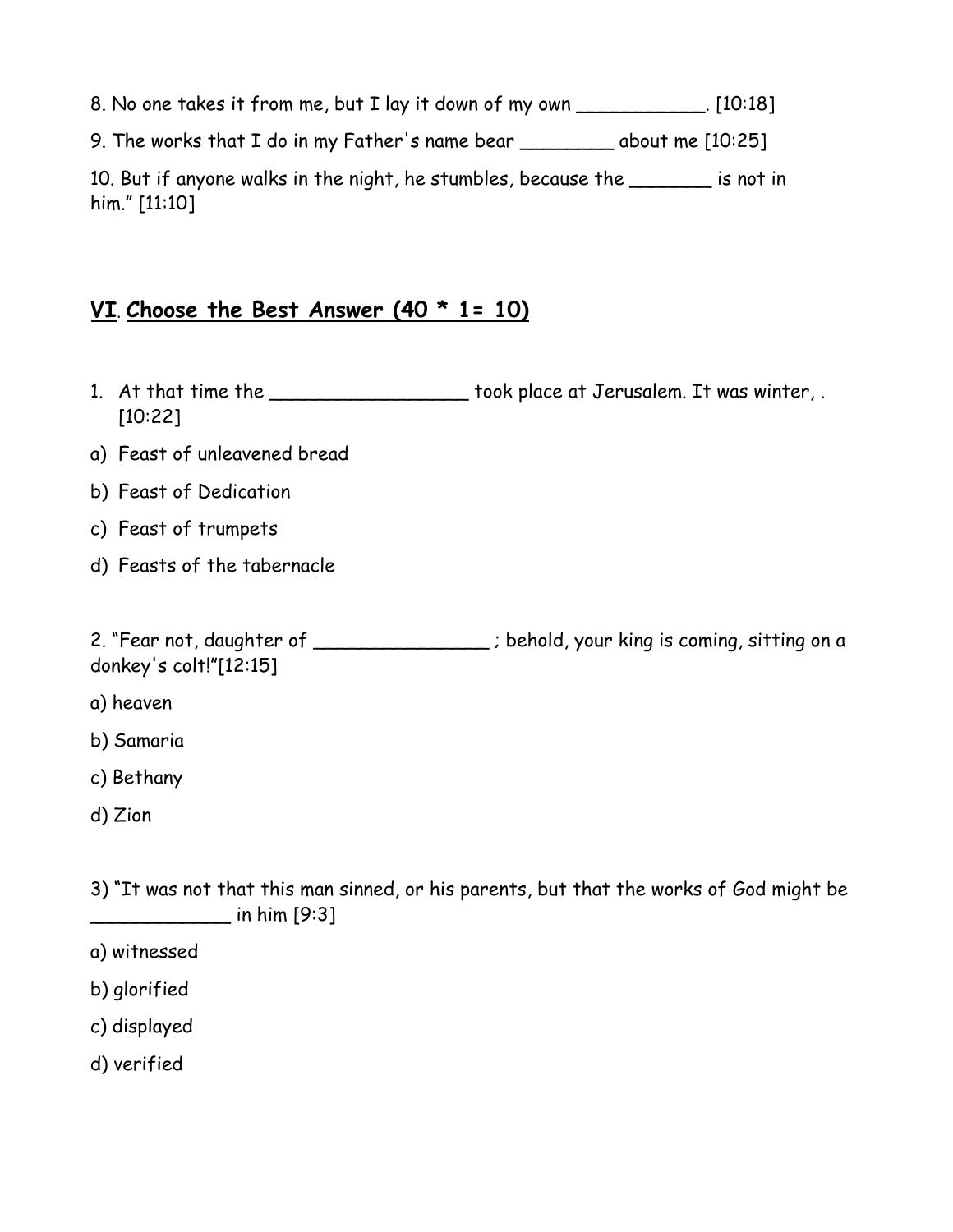4) The \_\_\_\_\_\_\_\_\_\_\_\_\_\_\_\_\_\_\_\_\_\_\_ and those who had seen him before as a beggar were saying, "Is this not the man who used to sit and beg?" [9:8]

- a) neighbours
- b) Jews
- c) Greeks
- d) Pharisees

5) "You are his disciple, but we are disciples of \_\_\_\_\_\_\_\_\_\_\_\_. [9:28]

- a) Jesus
- b) John
- c) Moses
- d) Elijah

6) And Jesus answered them, "The hour has come for the Son of Man to be \_\_\_\_\_\_\_\_\_\_\_\_\_\_\_\_\_\_\_\_\_. [12:23]

- a) glorified
- b) crucified
- c) punished
- d) betrayed

7) When he has brought out all his own, he goes before them, and the follow him, for they know his voice. [10:4]

- a) men
- b) women
- c) sheep
- d) shepherds
- 8) So there will be \_\_\_\_\_\_\_\_\_\_\_\_\_\_ flock, one shepherd. [10:16]
- a) one
- b) many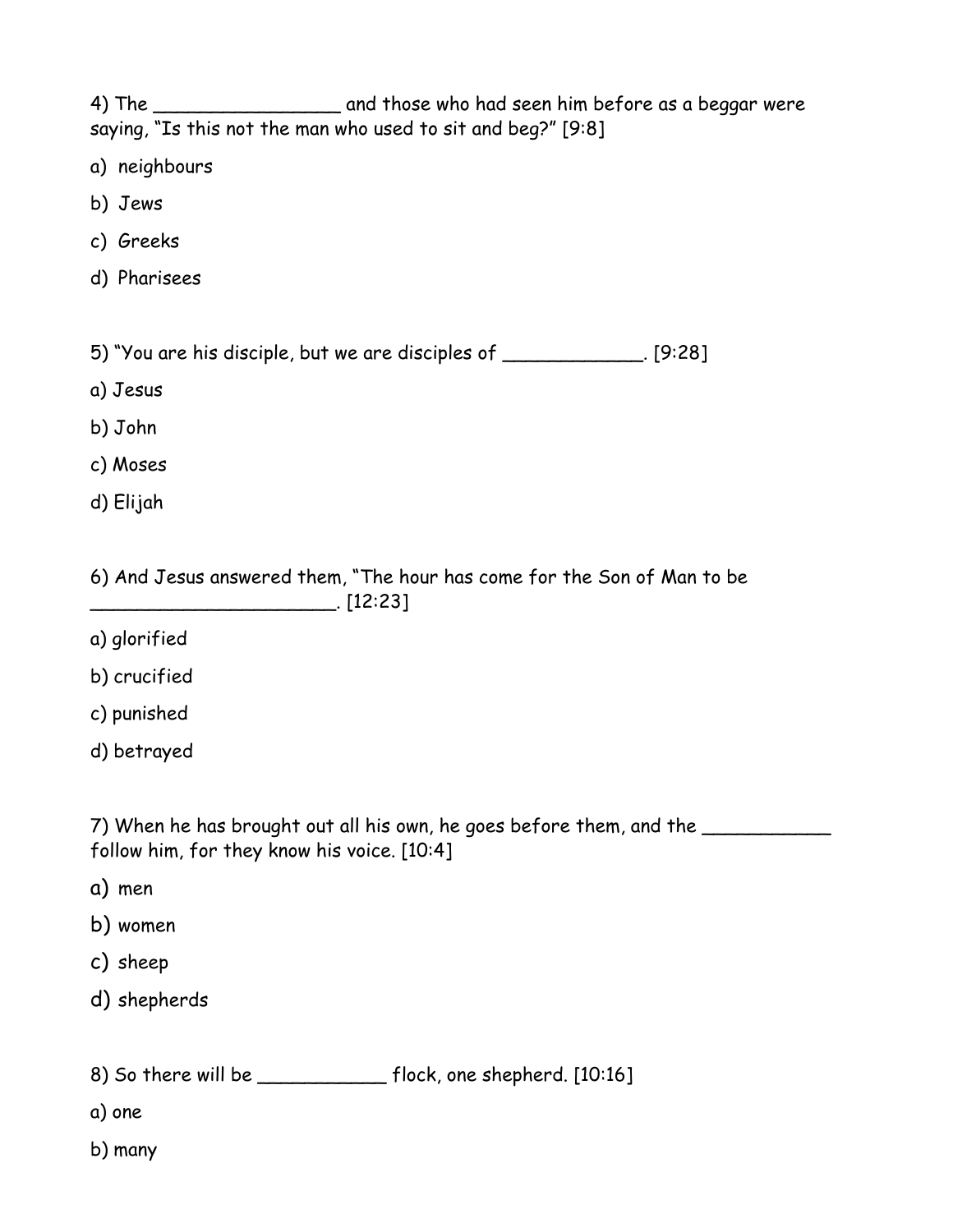c) four

d) no

9) It is for the glory of God, so that the Son of God may be \_\_\_\_\_\_\_\_ through it." [11:4]

- a) worshipped
- b) tested
- c) glorified
- d) strengthened

|  | 10) So the |  | said, "See how he loved him!" [11:36] |  |  |  |
|--|------------|--|---------------------------------------|--|--|--|
|--|------------|--|---------------------------------------|--|--|--|

- a) Greeks
- b) Pharisees
- c) Jews
- d) Mary and Martha

11) They answered him, "You were born in utter \_\_\_\_\_\_, and would you teach us?" [9:34]

- a) poverty
- b) sin
- c) slavery
- d) grief

12) "It is not for a good work that we are going to stone you but for \_\_\_\_\_\_\_\_\_\_, because you, being a man, make yourself God." [10:33]

- a) disobeying
- b) sin
- c) blasphemy
- d) betraying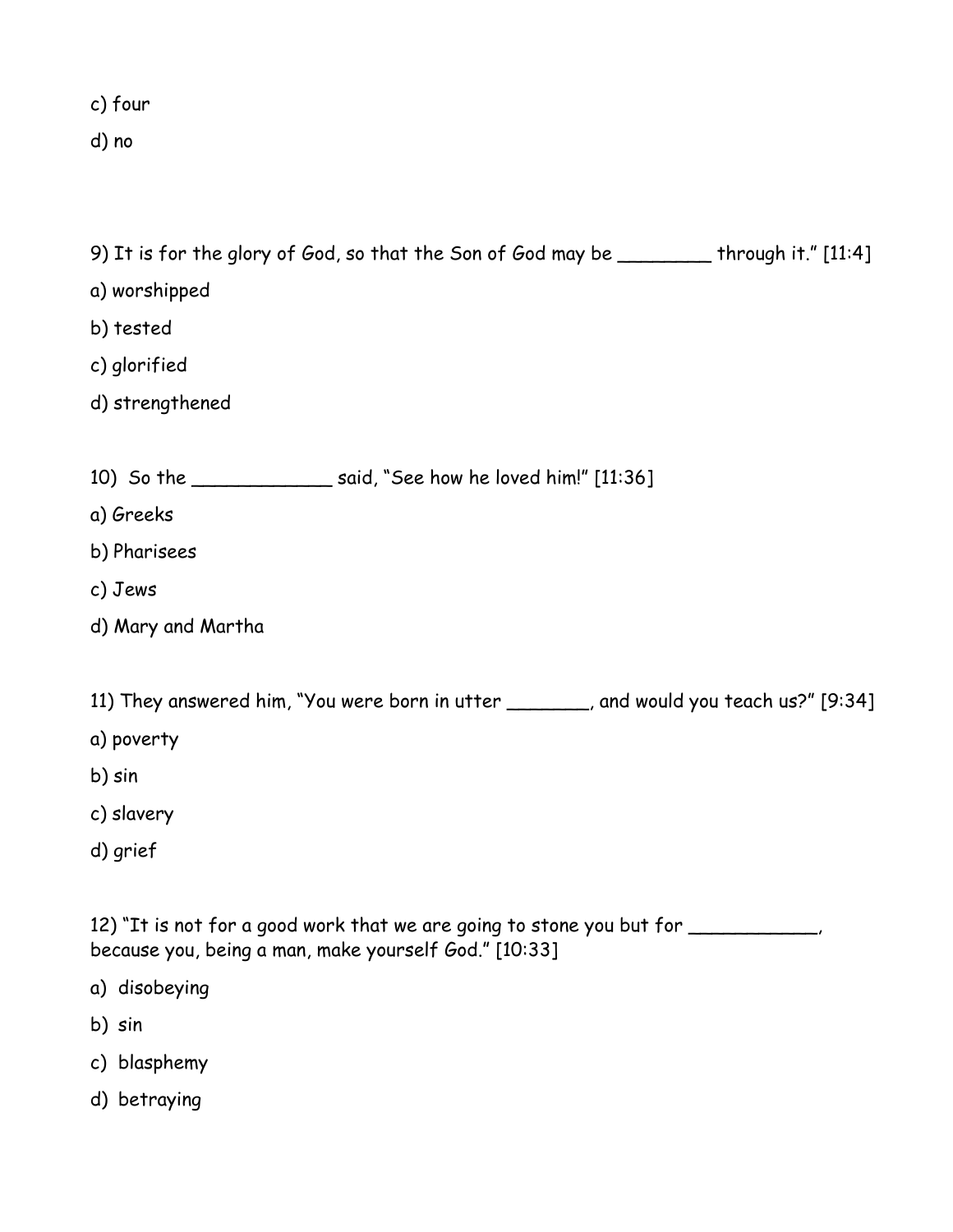13) Now the Passover of the Jews was at hand, and many went up from the country to Jerusalem before the Passover to \_\_\_\_\_\_\_\_\_\_\_\_\_\_\_\_ themselves. [11:55]

a) celebrate

b) worship

c) strengthen

d) purify

14) \_\_\_\_\_\_\_\_\_ days before the Passover, Jesus therefore came to Bethany, where Lazarus was, whom Jesus had raised from the dead. [12:1]

- a) seven days
- b) four days
- c) three days
- d) six days

15) I give them \_\_\_\_\_\_\_\_\_\_\_ life, and they will never perish, and no one will snatch them out of my hand. [10:28]

- a) natural
- b) spiritual
- c) supernatural
- d) eternal

16) "Why was this ointment not sold for \_\_\_\_\_\_\_\_\_\_\_\_\_\_\_\_\_\_\_\_\_\_\_ denarii and given to the poor?"[12:5]

- a) three hundred
- b) two hundred
- c) five hundred
- d) three thousand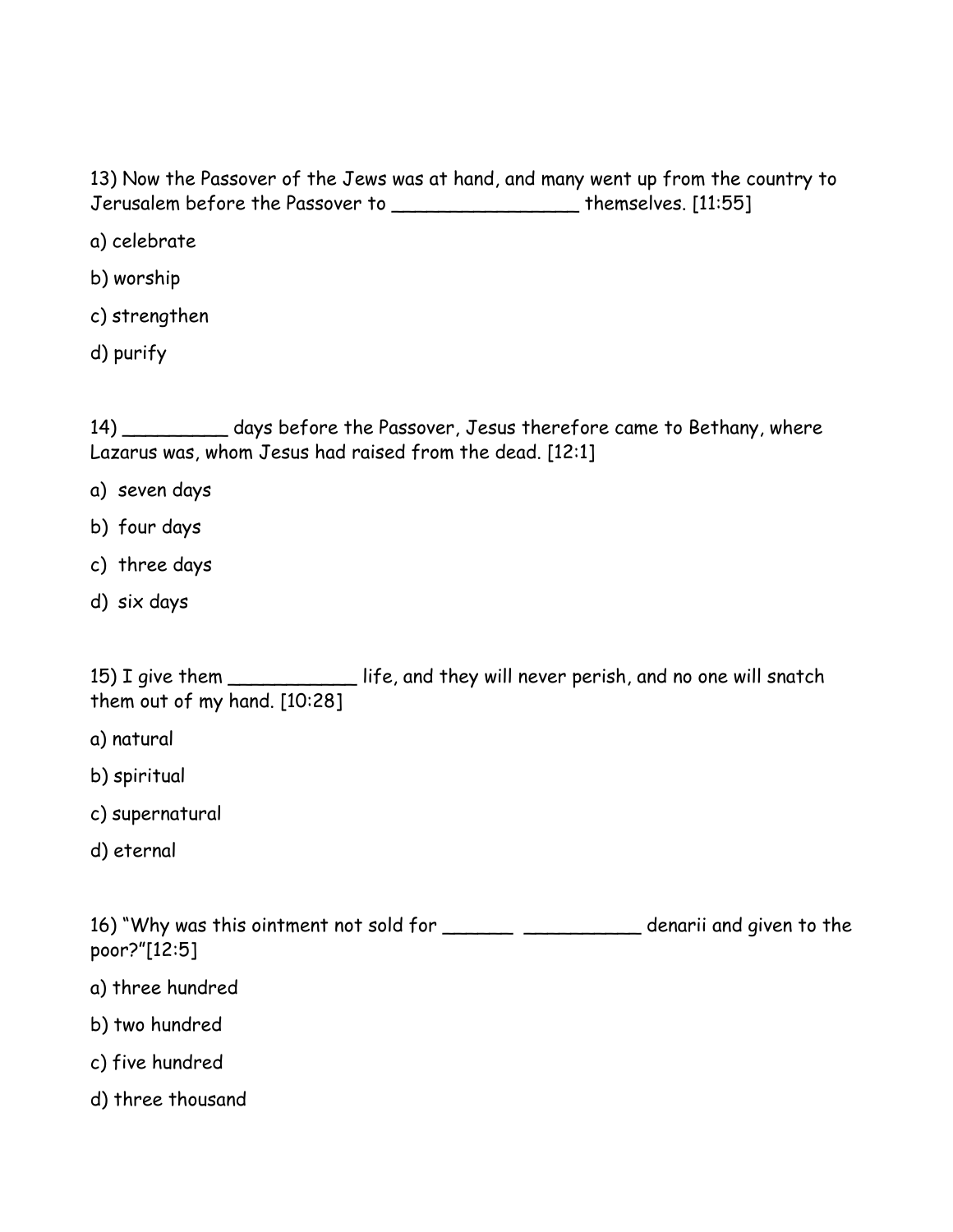| 17) The next day the large crowd that had come to the feast heard that __________ was                                                                                 |
|-----------------------------------------------------------------------------------------------------------------------------------------------------------------------|
| a) Jesus, Jerusalem                                                                                                                                                   |
| b) Lazarus, Bethlehem                                                                                                                                                 |
| c) Jesus, Galilee                                                                                                                                                     |
| d) Lazarus, Jerusalem                                                                                                                                                 |
| 18) "Lord, who has believed what he heard from us, and to whom has the __________ of<br>the Lord been revealed?" [12:38]                                              |
| a) arm                                                                                                                                                                |
| b) eye                                                                                                                                                                |
| c) law                                                                                                                                                                |
| d) identity                                                                                                                                                           |
| 19) "Truly, truly, I say to you, he who does not enter the ____________________ by the door<br>but climbs in by another way, that man is a thief and a robber. [10:1] |
| a) palace                                                                                                                                                             |
| b) gate                                                                                                                                                               |
| c) temple                                                                                                                                                             |
| d) sheepfold                                                                                                                                                          |
| 20) "Leave her alone, so that she may keep it for the day of my ______________. [12:7]                                                                                |
| a) coming                                                                                                                                                             |
| b) burial                                                                                                                                                             |
| c) resurrection                                                                                                                                                       |
| d) glorification                                                                                                                                                      |
| 21) "We have heard from the ______ that the Christ remains forever. [12:34]                                                                                           |
| a) priests                                                                                                                                                            |
| b) Jews                                                                                                                                                               |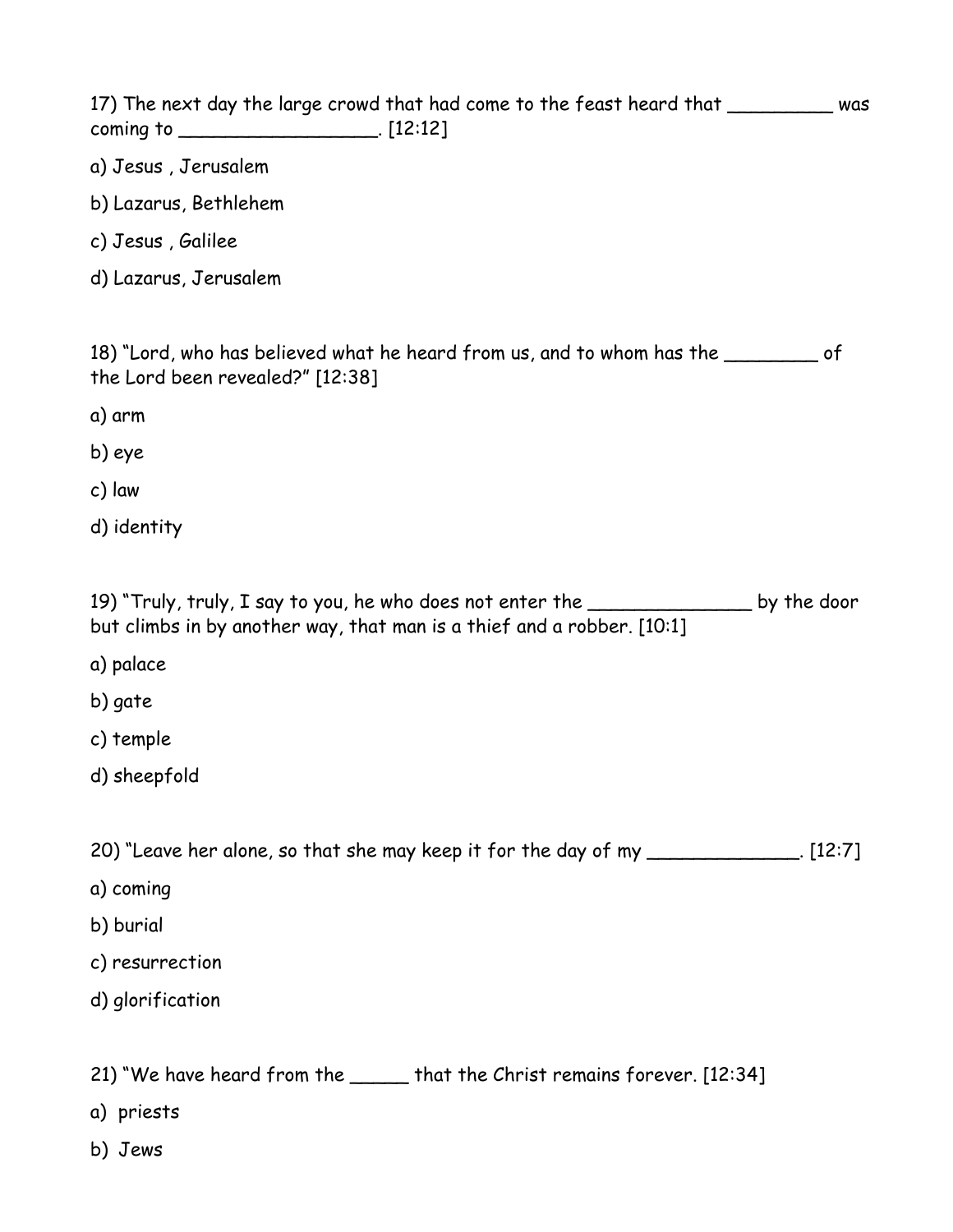c) Law

d) Pharisees

22) So for the second time they called the man who had been blind and said to him, "Give glory to God. We know that this man is a \_\_\_\_\_\_\_\_\_." [9:24]

a) sinner

b) healer

c) teacher

d) prophet

23) And I know that his commandment is \_\_\_\_\_\_\_\_\_\_\_\_\_\_\_\_\_\_\_\_ life.[12:50]

a) real

b) truth

- c) kingdom of
- d) None of the above

24) just as the Father knows me and I know the Father; and I lay down my life for the \_\_\_\_\_\_\_\_\_\_\_\_\_\_\_ [10:15]

- a) sheep
- b) Jews
- c) people
- d) disciples

25) If he called them gods to whom the word of God came—and \_\_\_\_\_\_\_\_\_\_ cannot be broken— [10:35]

- a) scripture
- b) arrow
- c) peace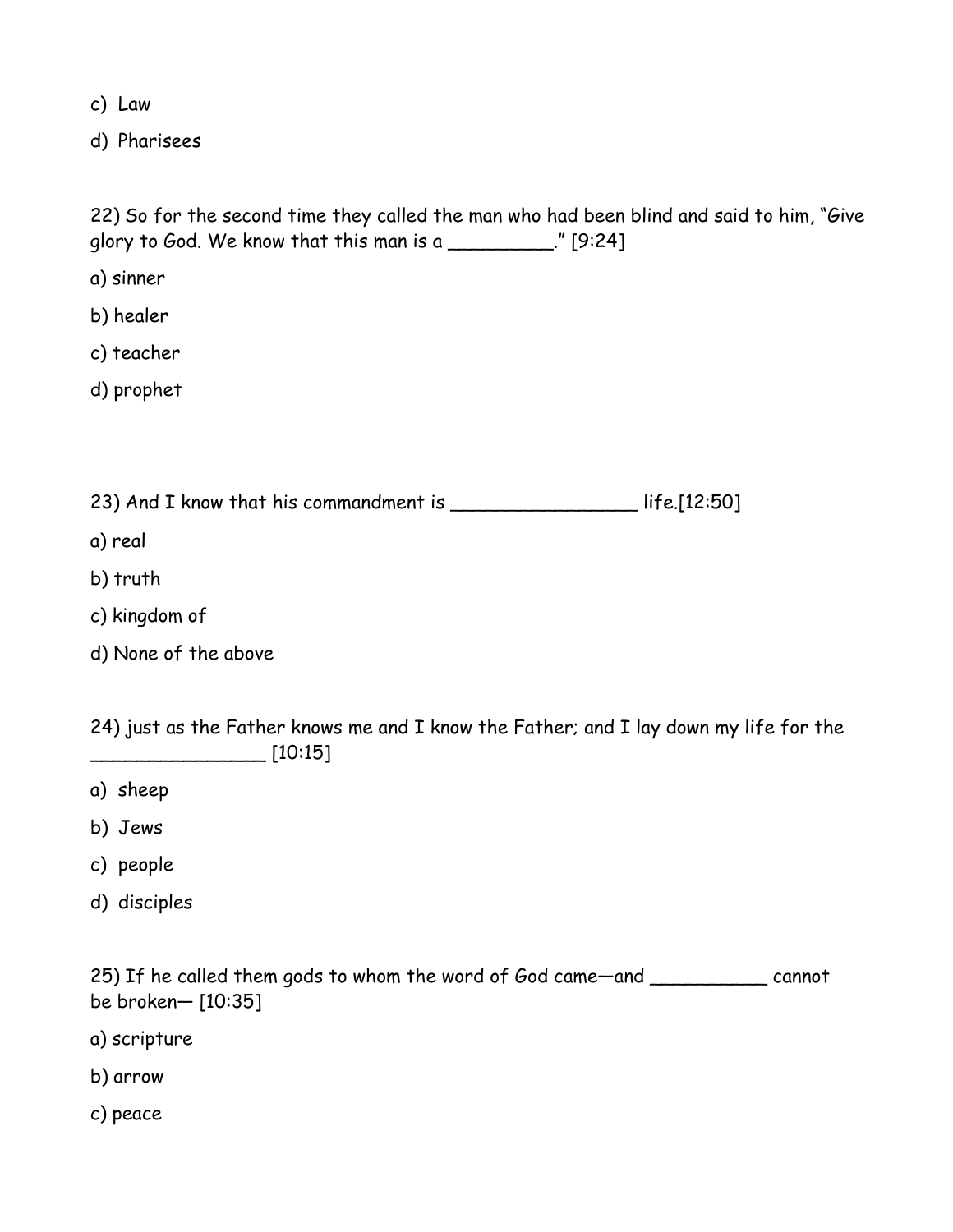d) bones

26) "I have shown you many good works from the \_\_\_\_\_; for which of them are you going to stone me?" [10:32]

a) Father

b) word

c) beginning

d) forefathers

27) Never since the \_\_\_\_\_\_\_\_\_ began has it been heard that anyone opened the eyes of a man born blind. [9:32]

a) year

- b) worship
- c) temptation
- d) None of the above.

28) Nevertheless, many even of the **Land Communist Control** believed in him, [12:42]

- a) Jews
- b) pharisees
- c) authorities
- d) Gentiles

29) "I am the \_\_\_\_\_\_\_\_\_\_\_\_\_\_\_\_\_ and the life. Whoever believes in me, though he die, yet shall he live, [11:25]

- a) way
- b) light
- c) truth
- d) resurrection